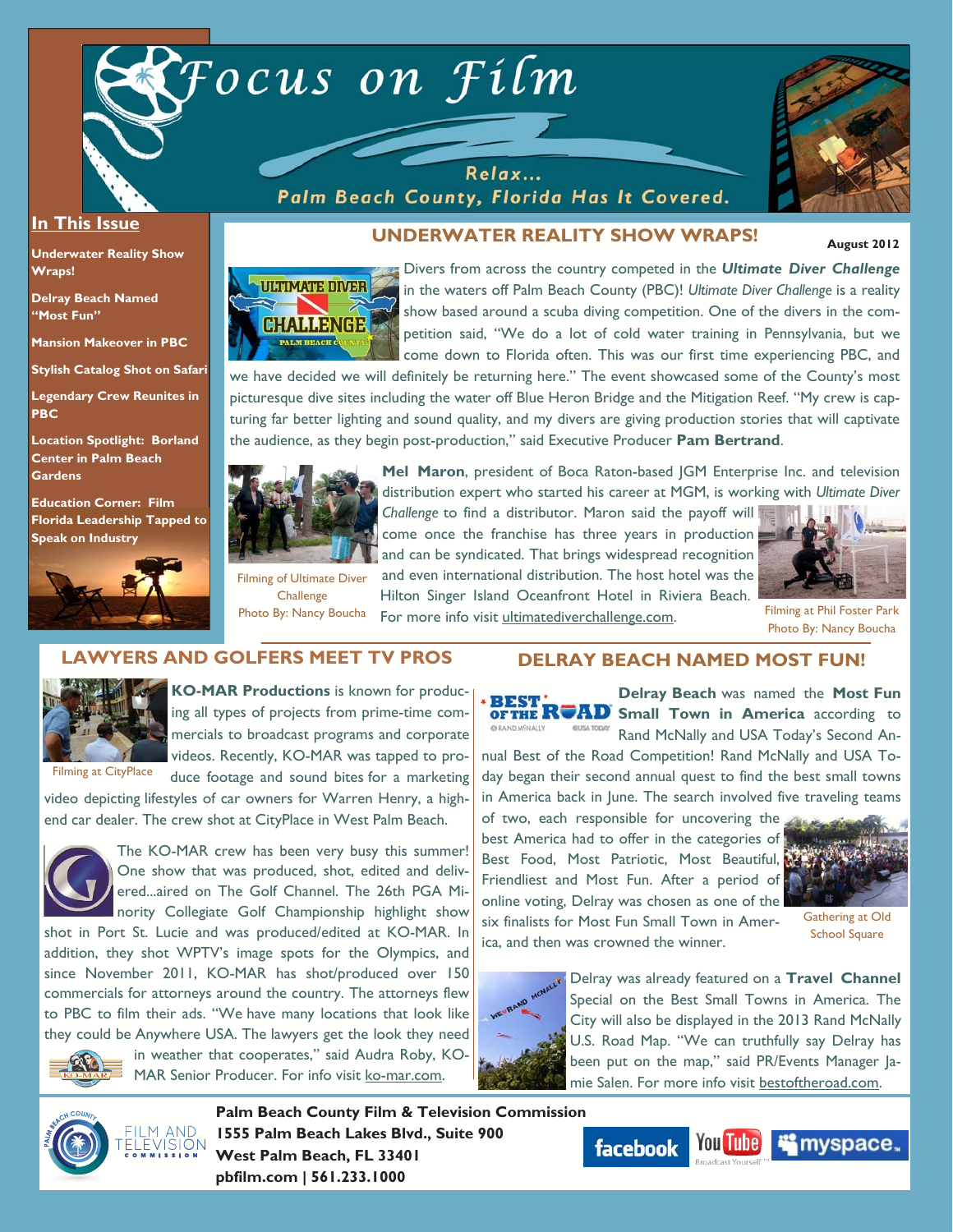### **FEST HAS NEW EMCEES AND A NEW DATE**



Swede Fest has moved to a new date! On Friday, August 3, **Swede fest™ palm beach** and **The Swede fest** Digital Domain Institute are pairing up to recog**nize the most "original remakes" at this first annual** 

amateur film festival. The festival takes place in Palm Beach Gardens' **Borland Center of Performing Arts**. A "swede" is a no -budget, laughably bad remake of a Hollywood film.



The evening will now be emceed by **Frank Licari** and **Jesse Furman** of Jupiter's The Jove Comedy Experience. "The Jove is "Florida's Funniest Improvisation and Sketch Comedy." They take comedy seriously! We are also ec-

L-R: Frank Licari and Jesse Furman

static to have the Digital Domain Institute involved," said **Belle Forino, Marketing Coordinator** for Mainstreet at Midtown. For more info visit swedefestpalmbeach.com.

### **BOCA HAS A CAMEO ON DESIGN SHOW**



*Designing Spaces*, the home improvement television series that travels the country redefining and redesigning spaces recently shot an episode at **Gumbo Limbo Nature Center** in **Boca Raton**. The episode was part of "Think Green," a special edition of *Designing Spaces* centered on living a greener lifestyle. "Gumbo Limbo Nature

Host Debi Marie at Gumbo Limbo Nature Center

Center is a natural fit for Think Green. Our crew and host found the experience of shooting at Gumbo Limbo to be very enjoyable and productive, with a helpful staff that contributed to a

successful shoot day," said **Amanda Dugan**, PR Director for O2 Media/Designing Spaces. The show is produced by O2 Media based out of Pompano Beach.

Included in this episode of Designing Spaces "Think Green," are stories that range from a window glass that improves a home's energy efficiency, to a newly improved efficient HVAC system. The first airing was July 26, at 7:30am on Life-

time. Check your local listings for upcoming air dates. For info visit designingspaces.tv.



### **GERMAN SHOW COMES TO AMERICA**



Palm Beach County hosts productions from around the world on an annual basis. Recently, a German reality show called *Goodbye Deutschland* filmed on Clematis Street in West Palm Beach. The show followed two

Goodbye Deutschland

German men who have a background in Olympic wrestling and sports, as they open a new restaurant.

The show is currently airing in Germany on the **VOX Network**.

*Goodbye Deutschland* follows Germans who relocate to another country and seek a new life. For more info email William Cummings at wroger@bellsouth.net.



### **MANSION MAKEOVER IN PBC**



**Vanilla Ice**, the 90s pop icon and home renovator and his crew are back for a third season of the **DIY Network** show *The Vanilla Ice Project*! They will once again transform every room in a local home into a work of art. "I love flipping houses with my crew

and turning a neglected mansion into a mod-

Rob Van Winkle DIY Network

ern, state-of-the-art, one-of-a-kind pad," said Rob Van Winkle, better known as Vanilla Ice. "We pulled off an amazing renovation last year and you won't believe what we are pulling off this season."

The crew is already hard at work with crews shooting scenic footage at some of Palm Beach County's most beautiful beaches. The third season is set to air on DIY Network in early

2013. Check your local listings for air dates and times. For more info visit DIYNetwork.com.



# **DEADLY FEATURE ENJOYED PBC**



Girls Gone Dead is a horror comedy which pays homage to the 80's horror comedy classics. Segments of the film shot in Palm Beach County, and a premiere was just held in New Michael A. Hoffman. York. Filmmaker Ryan Dee commented on the

on set. Photo by Aaron Wells

ease of film permitting in Palm Beach County during an interview with Joel Betancourt for his

blog. Celebrity cameos include **Jerry "The King" Lawler** (*Wrestle Mania*), **Nicko McBrain** (I*ron Maiden*), **Beetlejuice** (*Howard Stern*) **Sal "the Stockbroker" Governale** (*Howard Stern*), and **Al Sapienza** (*Sopranos*).



Photo by Aaron Wells

**F** In the film, directors Michael A. Hoffman and Aaron Ë Wells take the twisted and gory genre to a new level. The story follows six hot cheerleaders in a comedic fish out-of-water scenario. Produced by **Spy Global Media**, *Girls Gone Dead* has been the topic of conversation on the Howard Stern show, and was promoted at the 2012 Comic-Con. The film was released by E One in North America and by Archstone Distribution internationally. For more info call 561.792.7290.

## **STYLISH CATALOG SHOT ON SAFARI**



**Boston Proper**, a women's clothing company that focuses on designing for today's independent, confident and active women lensed their **Travel 2012 Catalog** at Lion Country Safari in Loxahatchee. Models got to strike a pose in front of photogenic animals at **Lion Country** 

**Safari in Loxahatchee**, and then had some fun

Boston Proper Photo Shoot

in the sun at **CityPlace** in **West Palm Beach**.

"We are so fortunate to be headquartered in Palm Beach County, and able to take advantage of exquisite settings such as Lion Country Safari," said **Jennifer Lugo**, Photo Shoot Production Manager for Boston Proper. For more info visit bostonproper.com.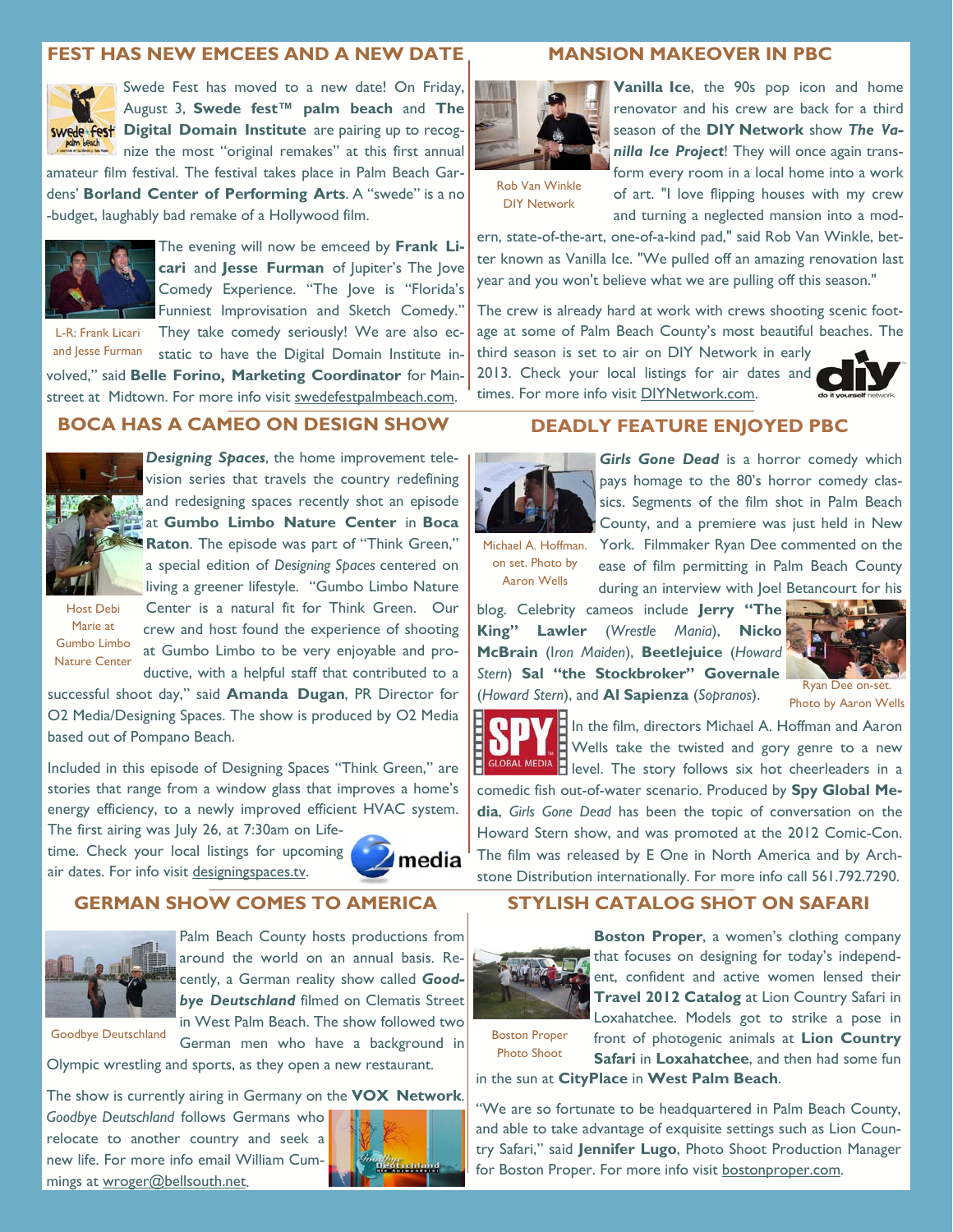# **FILM FLORIDA LEADERSHIP TAPPED TO SPEAK ON INDUSTRY**

As the state's foremost industry organization, **Film Florida** leaders were recently selected to represent the film industry at two state events: **Florida Economic Development Council (FDEC)** and **Florida Association of Counties (FAC)**. Film Florida's President Leah Sokolowsky, who is a former Palm Beach County Film & TV Commission intern, along with board members Jennifer Pennypacker, Jud French and Sheena Fowler, and Film Florida member and State Film Commis-



Sokolowsky and Jud French at the Florida Association of Counties



L-R: Edward Randolph, Jennifer Pennypacker, Sheena Fowler, and Shari Kerrigan at the Florida Economic Development Council Event

sioner Shari Kerrigan shared how film production impacts the state's economy with state L-R: Sheena Fowler, Leah leaders. Jud French of the Digital Media Alliance in Palm Beach County has been instrumental in growing digital media especially with the addition of Digital Domain.

At the FEDC's annual conference, Jennifer Pennypacker, Sheena Fowler and Shari Kerrigan comprised a panel that explained how production impacts the local and state economy, how the state's incentive program works, how a local film office functions and how Film Florida is an umbrella organization representing all aspects of the industry. For the FAC, Leah Sokolowsky, Jud French and Sheena Fowler were part of an economic development panel held during that organization's annual meeting alongside reps from the Department of Economic Opportunity and Enterprise Florida. For more information visit filmflorida.org.

## **G-STAR HOSTS CELEBS AND INDIE FILM**



**G-Star Studios** has hosted many profile productions this summer. **Celine Dion**  came back to G-Star for a photo shoot for the cover of her two new albums; **Serena Williams** came in for a shoot for the NFL; and **Tiger Woods** and **Shaquille O'Neal** 

were in the studio to film a national commercial. In addition, **Digital Domain** is at G-Star doing Motion Capture projects three days per week during the summer.





G-Star also signed on with RJS Entertainment, Inc. to produce the new feature film, *Ned Venture-Episode* 

*One*. Many locations have been utilized during filming including **Boynton Beach Oceanfront Park**, **Currie Park** in **West Palm Beach** and roads in **Jupiter**. The film provided an opportunity for G-Star students to participate in all aspects of the production. "The landscape here is exactly what we are looking for,

and to find G-Star in the middle of it all was the determining factor," said Director **Ron Stone**. For more info visit nedventure.com.



### **LEGENDARY CREW REUNITES IN PBC**



A 40TH Anniversary Blu-ray release of the film, *Deliverance*, reunited actors **Jon Voight**, **Burt Reynolds**, **Ned Beatty** and **Ronny Cox**. The reunion was organized by Warner

Home Video

Photo by Warner Bros. to film the group at the Burt Reynolds **& Friends Museum** in **Jupiter**. The museum

is filled with items from some of Hollywood's greatest actors, as well as a substantial collection of memorabilia. Part of that memorabilia includes two battered old canoes that were used in the film; the pitted shells are now prized artifacts at the Museum.

The Blu-ray was released with a 42-page book  $\partial N_{\text{w}}$ and new commentary by Director John Boorman.



This summer, two local filmmakers, **Ann Fishman** and **Kim Stryker** produced the comedy *Marriage Material*. In what has been described as "miraculous", the film was written, cast, and shot within a four-week window of time. Equipped with a script, Red

Maddy Curley

Epic cameras, a first class sound team, an inspiring cast, and a great director, the two women embarked on a fast-track, wild adventure resulting in a film that will bring joy and laughter to movie lovers.

**COMEDIC FEATURE FILM WRAPS!** 



The plot surrounds the lives of Iris, a local consignment store owner, played by **Victoria Jackson** (SNL) and her daughter Molly, played by **Maddy Curley**, *Stick It, Cold Case.*  Molly's love interest is played by International Platinum recording artist and 5-time Crystal Reel Award Winner for his PBS Spe-

Curley, Marianne Haaland, Victoria Jackson

cial, **Steph Carse**. This was Carse's first lead in a feature film. *Marriage Material* was shot entirely in Palm Beach County. Editing is underway and a theatrical distribution is anticipated for late 2013. For more info call Ann Fishman at 800.989.0021.

## **HOME SWEET HOME**



**The Town of Jupiter** was picked as one of the happiest seaside towns in America! For the 15th anniversary issue of **Coastal Living Magazine**, editors picked 15 of the happiest

seaside towns in America. They shared their picks with **Kathie Lee Gifford** and **Hoda Kotb** on **NBC's** *The Today Show*.

*The Today Show* is no stranger to Palm Beach County, producers were here recently to film a segment about the TV Show, *River Monsters*, and last year producers came to town to shoot a five-

minute piece for an education nation segment on the **G-Star School of the Arts**. For more information please visit today.msnbc.msn.com.